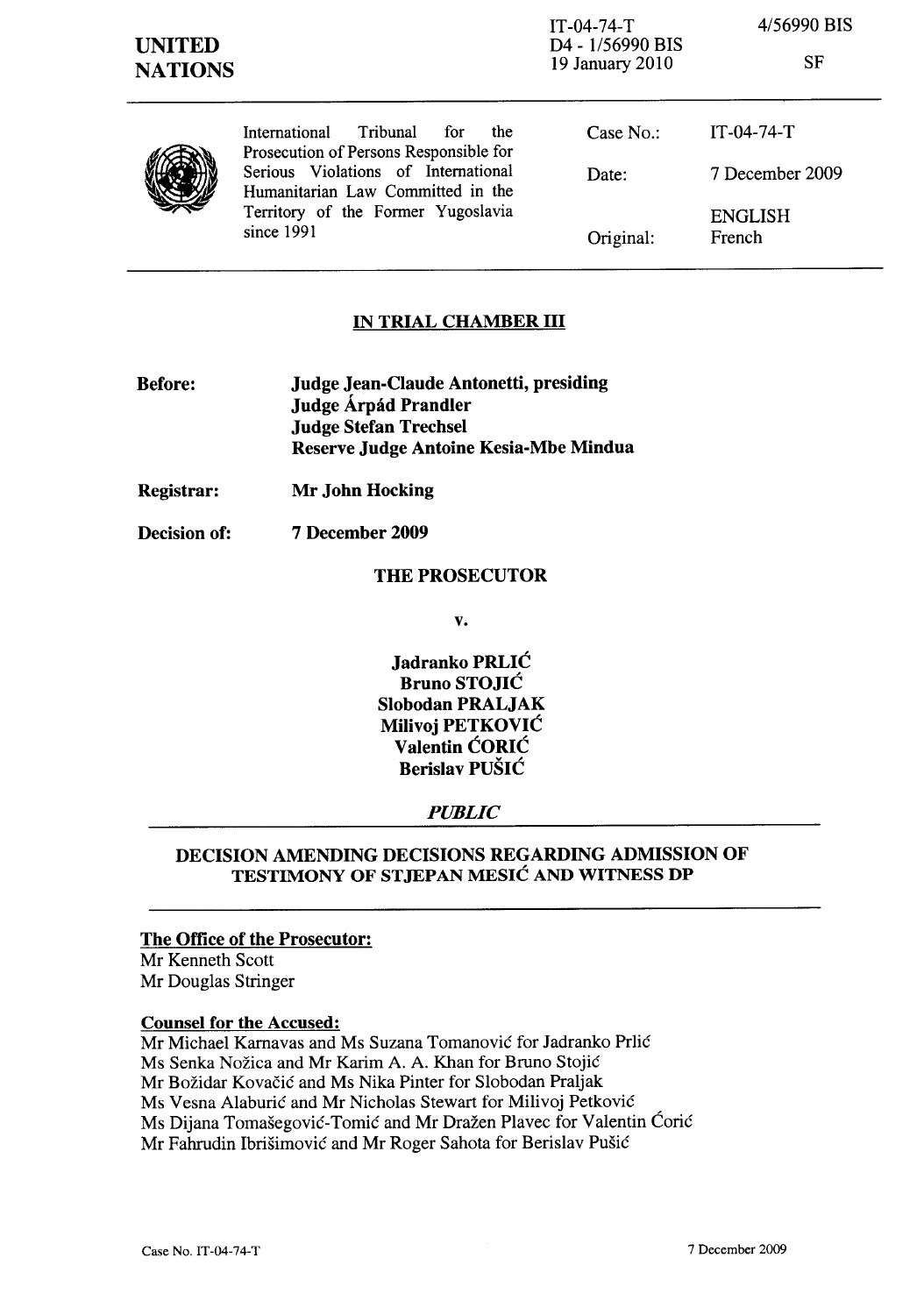TRIAL CHAMBER **III** ("Chamber") of the International Tribunal for the Prosecution of Persons Responsible for Serious Violations of International Humanitarian Law Committed in the Territory of the Former Yugoslavia since 1991 ("Tribunal"),

### *PROPRIO MOTU,*

NOTING the "Decision on the Prosecution Motion for Admission of Transcript of Evidence Pursuant to Rule 92 *his* of the Rules" rendered publicly by the Chamber on 28 September 2006 ("Mesic Decision"), in which the Chamber: 1) admitted in part the testimony of Stjepan Mesic heard in *The Prosecutor* v. *Tihomir Blasic* case from 16 to 19 March 1998, in its redacted version attached in the Annex to the Mesic Decision; 2) authorised Counsel for the six Accused to cross-examine Stjepan Mesic and 3) stayed its decision on the admission of exhibits tendered into evidence during the testimony of Stjepan Mesic in *The Prosecutor* v. *Tihomir Blasic* case until they had been presented to the witness and debated before the Chamber,

NOTING the "Decision on Prosecution Motion for Admission of Eleven Pieces of Evidence Pursuant to Rule 92 *his* of the Rules" rendered confidentially by the Chamber on 14 February 2007 ("Prozor Decision"), in which the Chamber admitted the testimony of Witness DP together with the exhibits attached to his statement, and ordered his appearance for cross-examination,

CONSIDERING that the Chamber notes that neither Stjepan Mesic nor Witness DP have appeared before the Chamber for cross-examination; that the Prosecution has closed its case and these two witnesses can no longer be called by the Prosecution to appear for cross-examination; that this fact, therefore, gives rise to some uncertainty with regard to the status of their testimonies which had been admitted by the Chamber on account of the need to cross-examine them,

CONSIDERING that in the Mesic Decision, the Chamber noted that the testimony of Stjepan Mesic dealt with elements essential to the Prosecution's case, namely the existence and functioning of the joint criminal enterprise and the role played by the authorities of the Republic of Croatia in the events alleged by the Amended Indictment of 11 June 2008 ("Indictment"); that this factor could, according to the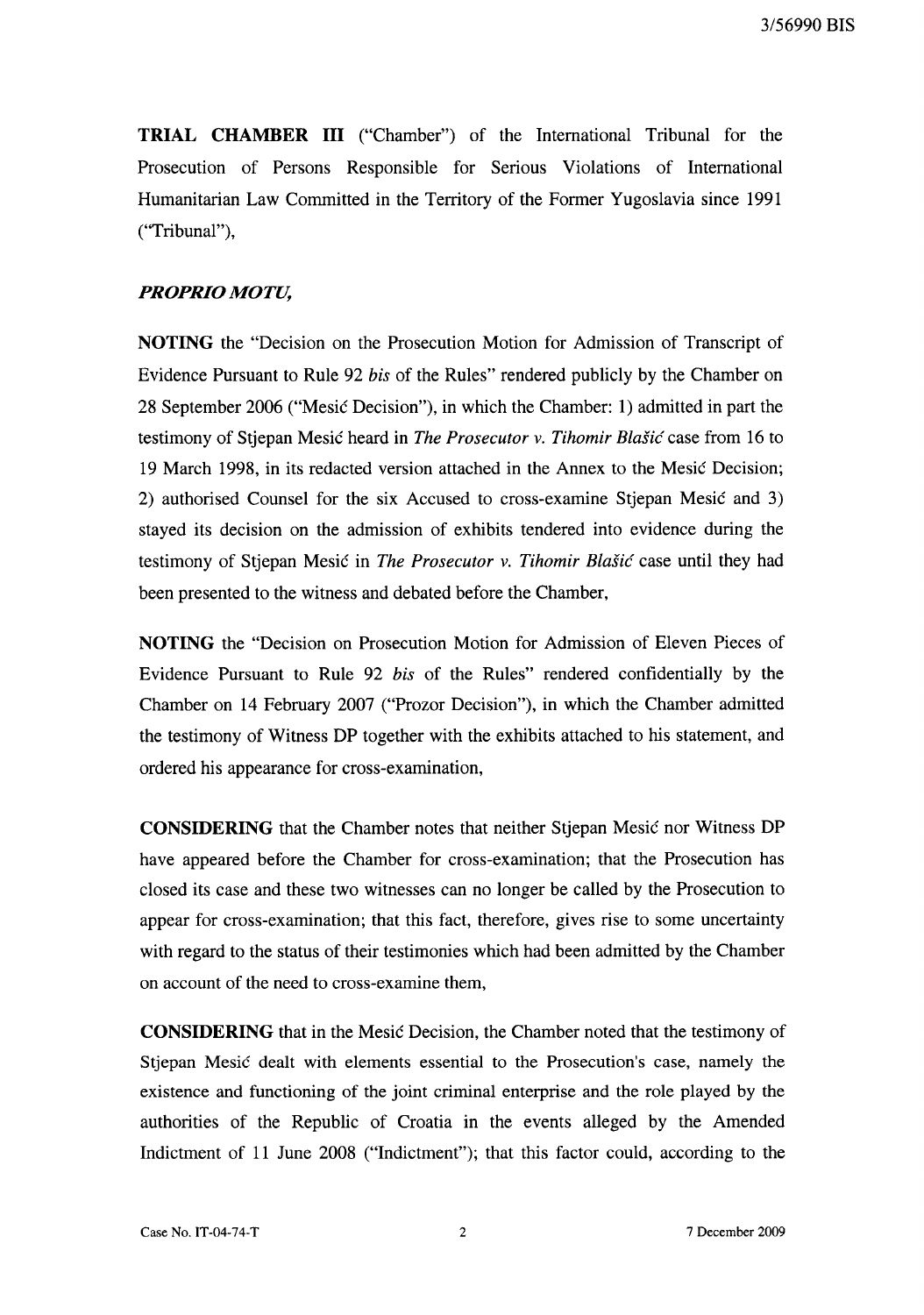Chamber, argue for the dismissal of the testimony of Stjepan Mesic pursuant to Rule 92 *bis* (A) (ii) (c) of the Rules of Procedure and Evidence ("Rules"); <sup>1</sup> that, nevertheless, by authorising the Defence to cross-examine Stjepan Mesic, it fully protected the right of the Accused to a fair trial; that it is, therefore, under these circumstances that the Chamber admitted Stjepan Mesic's testimony, $2$ 

**CONSIDERING** that the Chamber now finds that the admission of Stjepan Mesic's testimony, who did not, therefore, appear for cross-examination, no longer meets the conditions set forth in the Mesic Decision; that, consequently, it decides to amend the said Decision and reject the testimony of Stjepan Mesic and the exhibits pertaining to the said testimony for which the Chamber had decided to stay its decision on their admission until the appearance of Stjepan Mesic,

**CONSIDERING,** furthermore, that in the Prozor Decision, the Chamber found that the statement of Witness DP referred to the alleged sexual acts mentioned in paragraph 55 of the Indictment whereas no other witness had given or would give oral evidence before the Chamber and that, moreover, he contradicted himself regarding the circumstances of the death of a person mentioned in the confidential Annex to the Indictment,<sup>3</sup>

**CONSIDERING** that the Chamber therefore held that under those circumstances the requirements of a fair trial made it necessary for the Defence to be given the right to cross-examine Witness DP in order to fully verify the Prosecution's argument and respond to all concerns regarding the reliability of the statement,<sup>4</sup>

**CONSIDERING** that the Chamber now finds that the admission of the statement of Witness DP, who did not appear for cross-examination either, no longer meets the conditions set forth in the Prozor Decision; that, consequently, it decides to amend the said Decision and reject the testimony of Witness DP and the exhibits attached to the said statement,

Mesic Decision, paras 33 and 35.

<sup>&</sup>lt;sup>2</sup> Mesic Decision, para. 33.

<sup>3</sup> Prozor Decision, para. 47.

<sup>4</sup> Prozor Decision, para. 47.